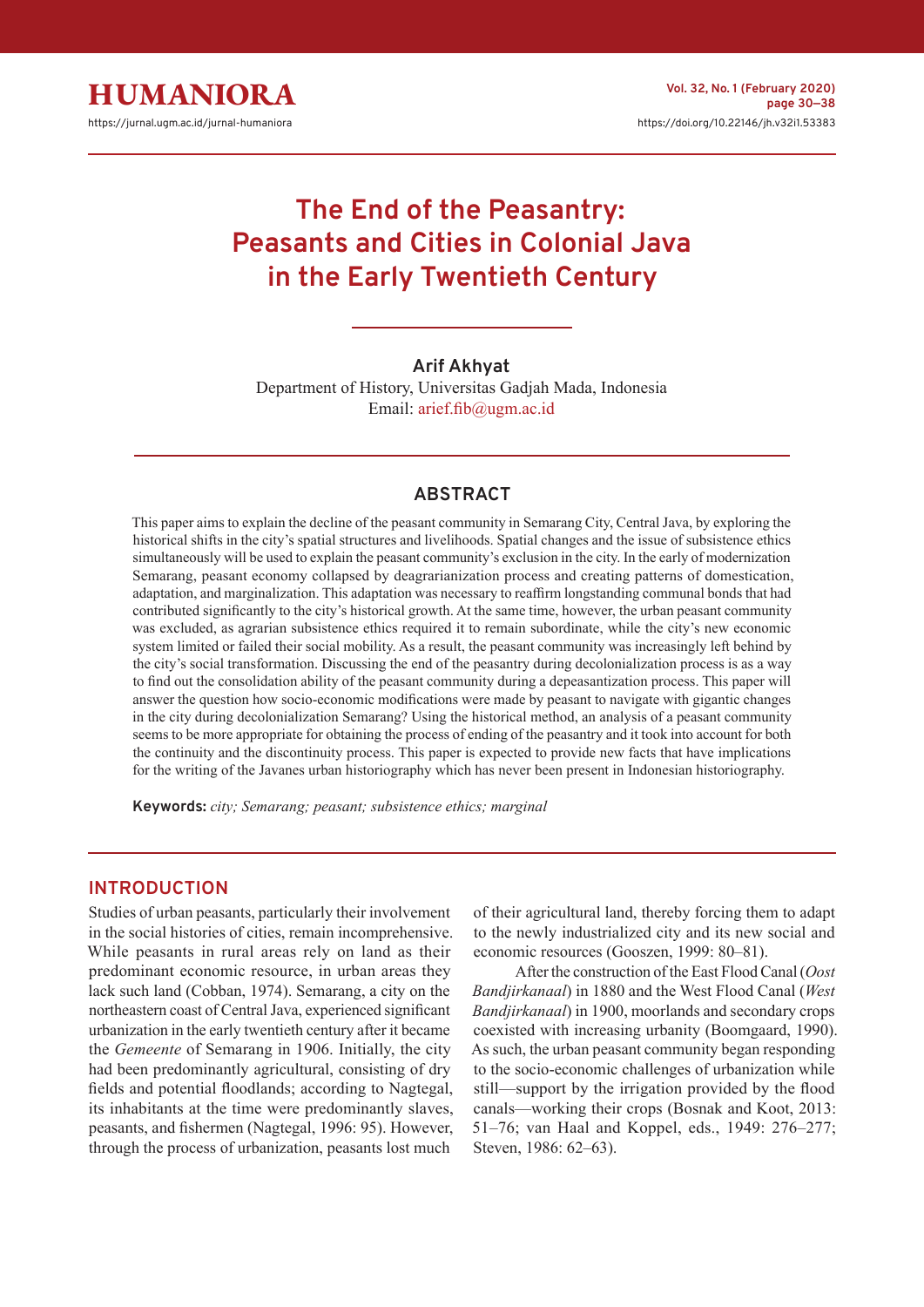The agricultural economy of 20th-century Semarang implies a peasant community that has been excluded from the study of urban and agrarian history. Even as new transportation facilities and roads were created, easing peasants' access to economic opportunities, it was difficult for them to survive the socio-economic challenges of the city. Conversion strategies were necessary, as the ongoing spatial changes provided only new economic opportunities; urbanization failed to provide them with social mobility. Peasants thus experienced a process of domestication, one of household and marginal family-based management (Elson, 1997).

During this transitional period, farming communities became increasingly marginalized. Peasants, however, could still join labor unions, a situation made possible by peasants' dual role as farmers and laborers. Peasants experienced a process of conversion, one caused both by increased migration from rural areas and the decline of agricultural land in the city (van Schaik, 1986; Cobban, 1988; Colombijn, 1990). Owing to limited opportunities to access non-agricultural (offfarm) economic resources, they existed simultaneously as peasants and as laborers (Tillema, 1916). It is indeed not easy to classify the concept of peasant-laborers; briefly, however, it may be understood as referring to a peasant community with limited agricultural involvement that also held formal employment. The shift from agricultural to industrial labor was also triggered by a shift in peasants' status in the agricultural community.

Changes in peasants' status began in 1853, when they transitioned from compulsory labor to free labor due to increased demand in plantation estates (*kultuurdienst*), public works (*heerendienst*), aristocrats (*pancendiensten*), and villages (*desadienst*). This has also been attributed to the increased prominence of landless peasants in Semarang, as well as reduced sugar and coffee productivity. Peasant-laborers, recognizing the low wage standards involved in casual and contract labor, stopped accessing employment opportunities; consequently, they began expanding into the city and its industrial sector (Ingleson, 1986). Recent studies of Semarang's urban peasants and their various complexities have failed to incorporate them in their understandings of the city's history. Several studies have explored the conflicts that occurred between social groups with diverse economic and ideological interests, identifying them as causes of social stagnation (Korver, 1985; Cribb, 1991). However, the marginalization of peasants during the urbanization process, as well as their loss of economic opportunities, are among the most important factors to consider as one explores the issue of social class.

In a Weberian sense, classes are social groups causally linked with specific vested interests in goods and services, both of which can only be obtained through the market. According to Swedberg (2003), these vested interests include sexual, speculative, class, emotional, and affective ones (Swedberg, 2003) The market, meanwhile, is understood as involving constructed "labor" and commodities. This study understands labor as a central element of the market, as commodities would mean nothing without it (Worsley, 1978). Status and labor are mutually influential through a dialectical process, one that shapes the economic system. The social structure is thus formed through ownership (Weber; 2002, 75–76). Class capitalist and labor—dominates dialectical processes, but it is never reversed. This raises the question as to why peasants were unable to exist as a social class in an urban environment.

## **LAND CHANGES AND SUBSISTENCE LIVING**

A 1938 map of Semarang City (*Atlas van Tropish Nederland*, 1938) depicts the houses along the main thoroughfares, as well as near the temple, as predominantly brick (*steenen bebouwing*). Meanwhile, the houses near the Western and Eastern Flood Canal were predominantly made of bamboo, as were those in Randusari and Jomblang Villages. In 1911–1912, the average house in Semarang was a simple one, measuring approximately  $51.5 \text{ m}^2$ ; approximately 311 were constructed with bamboo, while 285 used teak/forest wood (*wildhout*) or brick. Most of these houses had dirt floors; only a small percentage had cement floors. Near the Semarang–Brumbung, Semarang– Demak, and Semarang–Kendal railway lines, the average houses were much smaller, measuring only 2 x 2 m; many housed families of five or more people, and some even accommodated boarders (*numpang*). A 1916 survey of peasants and urban porters found that, near the East Flood Canal, the average house was inhabited by a husband, a wife, 2–3 children, boarders, and at least one grandparent. Near the West Flood Canal, meanwhile, the average house was inhabited by a husband, a wife,  $1-2$  children, boarders, and at least one grandparent (Boomgaard, 1989:  $150 - 155$ ).

Family patterns changed as villages were urbanized and city infrastructure was developed. In the 1940s, as smaller roads between villages were built and existing roads were expanded, the amount of arable land in the city diminished rapidly. This had significant implications for the peasant community's survival. After Semarang formally became a *Gemeente* in 1906, land issues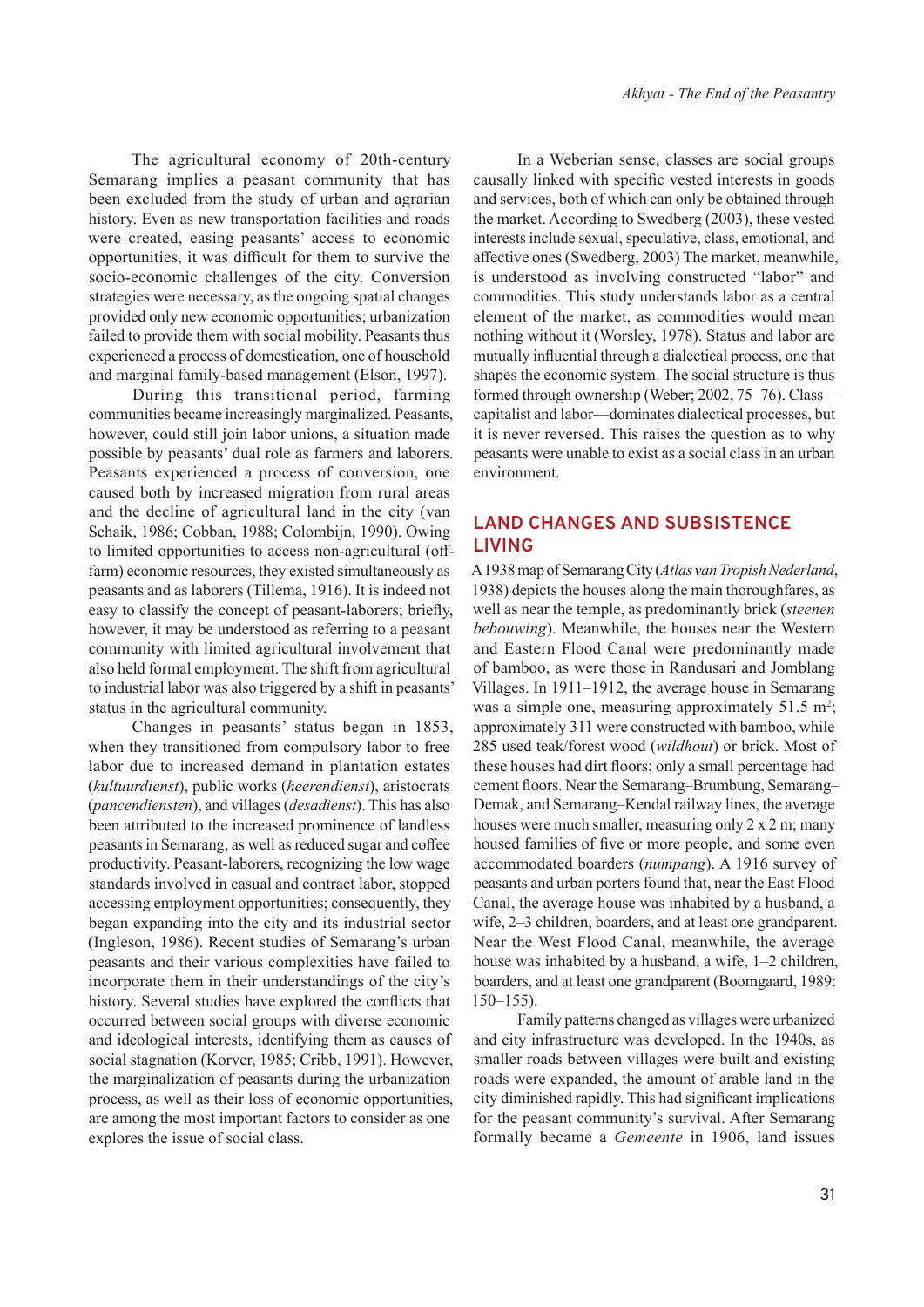became particularly crucial for peasants, who relied on productive land to earn their livelihoods (Flieringa, 1930: 33-35; *Gemeenteblad,* 1914). Land commercialization became an increasingly important socio-economic phenomenon, especially as demand for land increased. To ease the classification and appraisement of land, the city government recognized several areas with distinct land prices: *Onder District Lor* (North Semarang), *Onder District Kidul* (South Semarang), *Onder District Wetan* (East Semarang), *Onder District Kulon* (West Semarang) and *Onder District Tengah* (Central Semarang). These districts were intended solely as *pathokan* (guidelines) for determining rental prices, land prices, and location relative to the city center; also considered when determining rental prices were area, location, type of wall, and type of floor. Northern Semarang was home to numerous industrial sites, warehouses, and government offices, which had sprung up near the main road between Semarang and nearby residencies. Much of the land was divided into plots, which could be sold or rented; Karsten (1935) records 615 individual plots. Upon many of these plots, small houses had been built, either for families or boarders; almost 38.6% of the 3559 houses in the district were boarding houses (*verhuiskosten*) (*Gemeenteblad*, 1914). The number of boarding houses suggests that the district was inhabited predominantly by workers and coolies from outside Semarang, including from towns such as Jepara, Rembang, Grobogan, and Purwodadi. These workers stayed in Semarang for 1-week to 1-month periods, going home for holidays or to deal with harvests/ family issues.

In Southern Semarang, only 12 plots were dedicated to residential use; 2,007 houses were found in the district. These plots varied in area, ranging from  $672 \text{ m}^2$  to  $1,400 \text{ m}^2$ . As this region was fertile, land was controlled mainly by the village administration (Jansen, 1930: 80); consequently, land was not often rented, but provided to residents (*Gemeenteblad*, 1914: 351–352). Families occupying such land were obliged only to provide 4–6 bundles of grass per month; only if they were unable to provide such grass were they expected to work, receiving 40 cents every day and being charged rent (f. 1.20 / month). Such arrangements appear to have involved mediators/brokers, as the Semarang government received only f. 0.50–1 per month. In other areas, rental costs were higher; for example, in Sompok and Mlaten, renters were charged between 3–4 cents/m<sup>2</sup> more than in Southern District, while in the hilly Kalisari region mainly inhabited by Europeans—prices were up to 17% higher. Also contributing to rental costs were plot size and quality.

High land and house prices were driven particularly prominently by increased demand, which itself was inexorably linked with industrialization and urban development. The majority of landowners were of Chinese heritage, and several villages were controlled almost entirely by certain families. For example, the Kalibanteng area was owned by the families of Be Kwat King and Soe Tjong Be; the Babadan area was owned by Stichting Liem; the Panggung (Penggung) area was owned by Soen Tjoan Tjong Kie; the Karangayu area was owned by Liem Mo Mien; the Mloyo, Penggiling Klein, Kedungbatu, and Simongan areas were owned by the private company "Kian Gwan"; the Tjandi area was owned by Oei Tiong Bing; the Mrican area was owned by Goei Ing Djin; the Randusari area was owned by Oei Tiong Ham; the Batan and Seteran (Peloran) areas were owned by Tan Kie Sing; and the Bugangan area was owned by Sing Goan Lip Kie. Another area, Peterongan, was controlled by a Chinese-owned bank called Bankvereeniging Be Biauw Tjoan*.* Other lands were owned by Dutch companies; Krapyak was owned by N.V. Handel en Bouw Mij Kembangan; Bulu was owned by N.V. Bouw Mij. Boeloe; and Penggung was owned by N.V. Cultuur Maatchappij Panggoeng. The only private village, wherein all land was owned by the municipal government (*Gemeente*), was Mlaten. In 1918, there were 22 private villages scattered around the city, many of which were on its borders; the area of these private settlements varied, and each settlement had its own distinct geographical character (Jansen, 1930: 145– 158; Cobban, 1974: 421).

Descriptions of the situation before the establishment of the Semarang *Gemeente* Government show serious problems, especially health, sanitation, and environmental issues. Most houses had dirt floors and bamboo walls, with their remaining land to grow fruit trees and other crops. Villages were managed under an autonomous rights system; formal village administration was not implemented until 1938, when the municipal government established the commission for villages (*kampongverbeteringscommissie*), which was authorized to routinely record population; provide postal services, public health, and housing; and collect taxes,. Under the *Regeeringsreglement* (RR) model (1854–1940), villages were supposed to be under a particular village authority (*desabestuur*), but this had never occurred; as such, villages continued to handle taxation and the local economy.

Taxation—including land taxes from rice fields and moorlands—was an important source of tax revenue. The amount of taxes collected depended on the availability of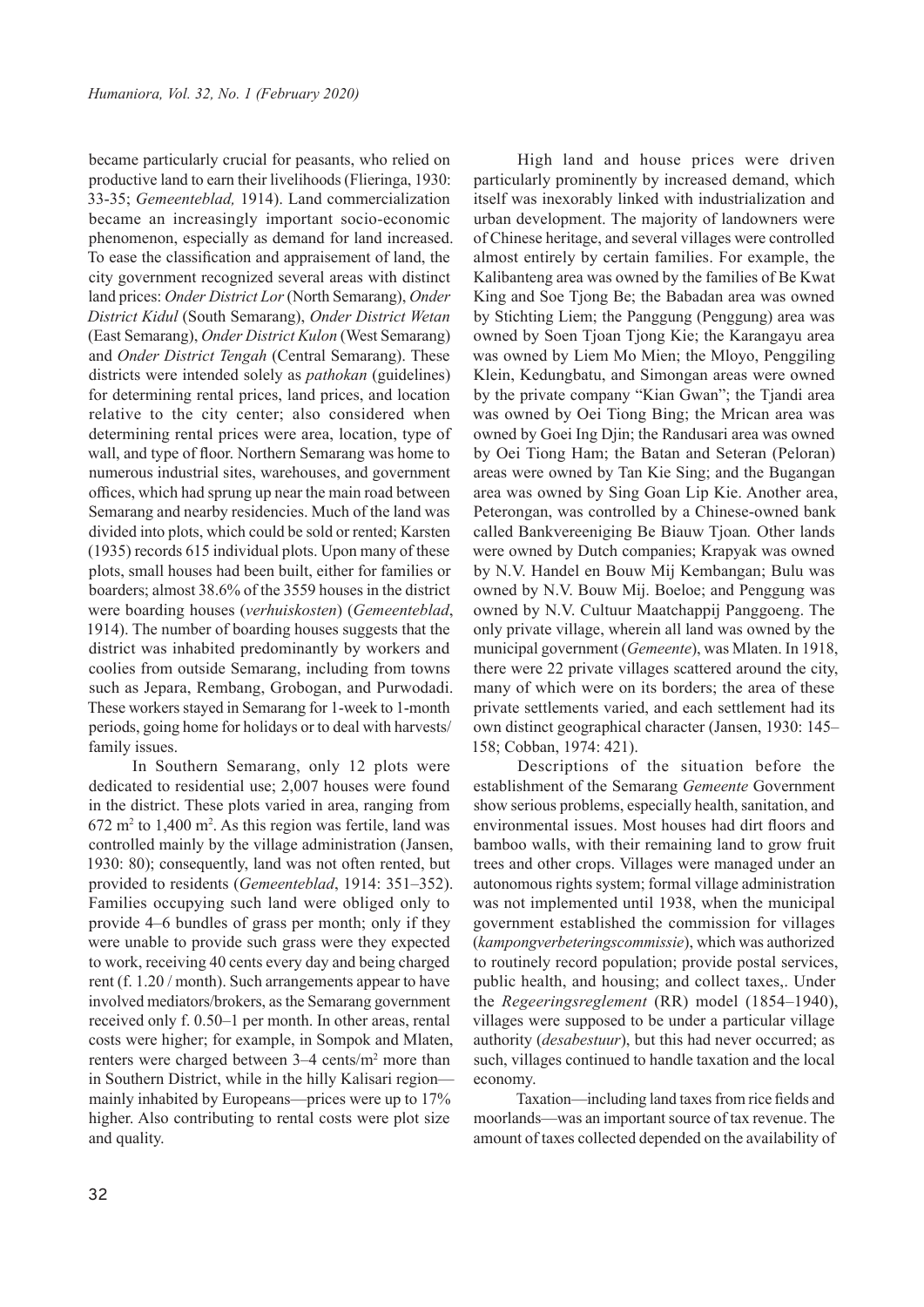irrigation (*de water voor zening*), location (*de hooge boren de zeespiegel*) and the availability of drainage (*drainage toestand van de grond*) (Terra, 1949; *Endreisume*, 1880). In late 1870, Controller O. Burxabij Lautier reported that, in Grogol District, Semarang Regency, many village heads had been collecting taxes through various means. They received taxes from landowners, most of whom were village elites who also served as village officials (*de Inlandsche hoofden*) (*Eindresume*, 1880: 143). This indicates that the turnover from rice fields and moorlands stopped at the village elite. The village governments owned an average of 10 *bau* (1 *bau* = 7,096 m<sup>2</sup>) of land; two residents, Hajji Elias and Kyai Gambir, owned more than 40 bau.

The taxation model used in Grogol District, a tax withdrawal system conducted by the village administration, was ostensibly intended to improve villages; however, village improvements were mostly done through compulsory labor, involving those who could not pay their taxes or had outstanding balances owing. The relationship between village officials and landowners was intensified during the process of leasing, buying, and selling land, which made it possible for more lands to be controlled by outside entrepreneurs. As land commercialization became increasingly widespread in Semarang, land conversion was unstoppable. Village heads thus took a central position, acting not only to accommodate outside workers, but also to sell and lease land, often—especially in Northern Semarang and Southern Semarang—based only on mutual trust (*Gemeenteblad,* 1914: 350–353). Also influential were village officials who played an important role in the urban farming community, using their central positions

and strong socio-economic bargaining power to control the socio-economic processes of urbanization process.

Almost no efforts were made to improve villagers' socio-economic conditions, even when tax collection was hindered by poverty. In October 1920, efforts were made to address the problem of poverty in the city by reducing village autonomy (Cobban 1974: 414-415). Although this was intended to ease village organization and funding through the coordination of the *Gemeente*  Government, it faced significant obstacles, as villagers feared the loss of their solidarity and their traditions (*desa verband*) (Tillema, 1918). At the time, village residents did not feel a sense of belonging to the city, and as a result they were apathetic about the government's socio-political activities. This isolation laid at the root of various socio-economic problems; poverty resulted in poor sanitation and nutrition, which in turn caused or exacerbated various diseases. Newspapers reported several controversial uses of agricultural and dry land, as well as reports from a pharmacist named F. Tillema that underscored the pressure experienced by urban villages as a result of urbanization and land tenure. Karsten (1935) predicted that physical development—the construction of public facilities and government buildings—would result in the exploitation of land and space, which would consequently disrupt villagers' ability to survive. Land was an economic resource, one that was necessary for accessing industrial and non-formal economic activities. Some studies identified village residents as the the poorest of the poor in the Semarang's socioeconomic system.

Deaths due to disease were high between 1914 to 1918 were high, and—from the Table 1—it is apparent that most districts had similar numbers of deaths. However,

| <b>District</b>   | 1914 | 1915 | 1916 | 1917 | 1918 (to $3rd$ quarter) |
|-------------------|------|------|------|------|-------------------------|
| Southern Semarang | 40   | 175  | 171  | 185  | 254                     |
| Eastern Semarang  | 24   | 101  | 90   | 196  | 182                     |
| Western Semarang  | 45   | 198  | 219  | 280  | 283                     |
| Central Semarang  | 38   | 174  | 183  | 206  | 264                     |
| Pedoeroengan      | 16   | 78   | 88   | 239  | 46(Q1)                  |
| Genoek            | 18   | 81   | 91   | 193  | 30(Q1)                  |
| Srondol           | 15   | 80   | 64   | 66   | 17(Q1)                  |
| Mranggen          | 15   | 75   | 60   | 263  | 31(Q1)                  |
| Karangawen        | 19   | 85   | 55   | 195  | 25(Q1)                  |
| Kebonbatoer       | 18   | 90   | 78   | 191  | 45(Q1)                  |

Table 1. The number of deaths in Semarang, 1914–1918

Source: Tillema, H.F.,1919, *Kampong Wee*, Groningen, 19 April, p. 10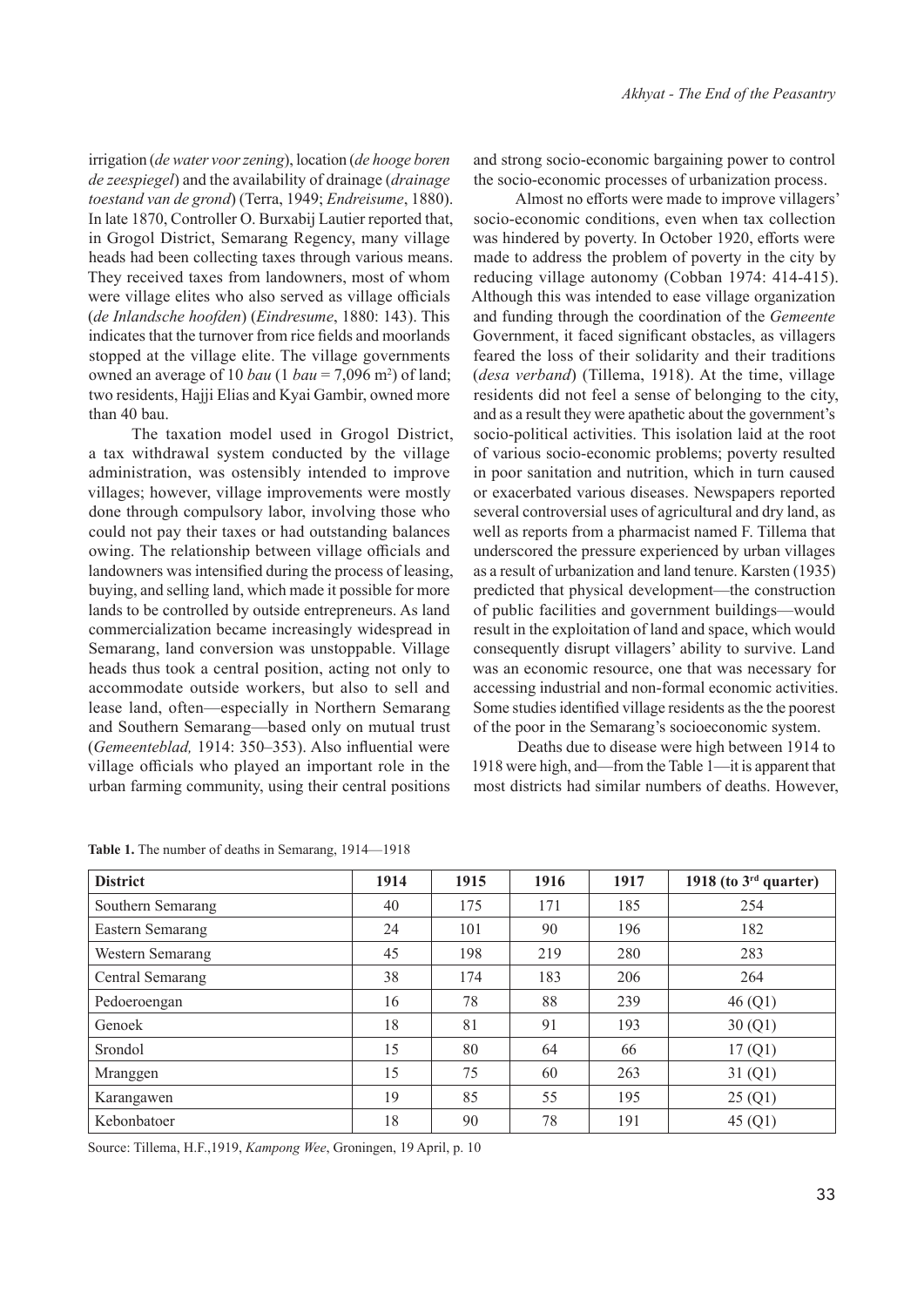the number of deaths was still higher in the city. The municipal government thus began concerted efforts to improve the villages.

Tillema's figures must be viewed critically, as they are not accompanied by demographic data. Nonetheless, they still show how Semarang was affected by poor sanitary and environmental conditions. Tillema explores the process of domestication and marginalization through the socio-economic conditions of the farming community, showing photographs of houses, toilets, and yards filled with garbage and wastewater, highlighting the community's vulnerability. These problems were particularly significant in villages with majority peasant– labor populations, showing that urban peasants lacked access to the city's urbanization processes.

## **FAILED MOBILITY**

At the dawn of the twentieth century, Semarang's development was increasingly problematic. Not only was the city experiencing environmental issues such as floods, droughts, and sanitation/health problems, but also declining standards of living; this was particularly prominent in the 1910s and 1920s. Peasant and migrant communities, including sugar, railway, and port workers, were the most vulnerable; these industries depended significantly on the international economy, and thus particularly vulnerable to its ebbs and flows. Such workers were no longer able to rent houses or land, and thus forced to establish settlements near the harbor, living in bamboo buildings that housed up to 120 beds each. In one building, owned by the port foreman, each room was filled with 23 workers, who paid 3 cents a night in rent. Many other workers did not get a bed, spending their nights at the market near the port or sleeping on boats.

When rains and floods began to affect their settlements, workers began moving to empty areas that were safe from flooding; others, due to overwork, attempted to avoid the port foreman. Nonetheless, some endured, living together with their neighbors, families and peers, and thus having no problems communicating and socializing. Certain villages—including Jayengaten, Sekayu, Guritan, Bangkong, Batan Mitoto, and Gendingan—had heterogeneous populations. Jayengaten was a special case, as many of its inhabitants followed the teachings of Samin Surosentiko (1849–1914).

In a 1930 map, Ormeling shows a shift in settlement patterns. Some peasants and migrant workers continued to occupy urban areas near the city's main settlements, while others occupied rural areas, leasing land and houses for between f. 1.00 and f. 2.00 (Ormeling, 2006). Usually migrant workers sought cheap rental properties that could be occupied by more than one worker, mostly settling around Pandean, Ambengan, Karang Toeri, and Karang Sari. Others found properties in the Bojong and Randoesari regions, or around Simpang Lima, a center of European-style buildings and hotels. These labor settlements gradually expanded towards Bendoengan, Bangkong, and Djomblang, then further south towards Tjandi and Ungaran.

The expansion of residential areas, occupied by landless urban peasants, shows how urbanization was eroding the agricultural way of life (Robert, 1990: 353– 377). Peasants leased land, some of which was sold to the city government, Chinese businessmen, or wealthy indigenous persons (*Bumiputra*). Not infrequently, vulnerable communities lived in worrisome states. As reported by Colombijn, water frequently entered homes through leaky roofs and other means. Moreover, villages located close to the port were also affected by tidal flooding. As such, it was not uncommon for people to enter the world of prostitution or crime. Sarekat Islam, an Islamic organization, strongly insinuated that the rise of railway lines and urban infrastructure—while still providing new economic opportunities—created new sub-ordinations between the Dutch colonial government and the indigenous population.

### **DEAGRARIANIZATION IN THE CITY**

Within the context of colonial societies, peasants are often understood as a class that was eliminated through the political games of the elites (Kian, 2006; 233–234). Elite domination has commonly been used to explain the extraction of socio-economic sources. Elites' collaboration, synergy, and cooperation has been identified as a prime reason for the collapse of the peasant economy in the decades following the introduction of the *Cultuur Stelsel* System (van Niel, 2017). An increased agricultural economy does not necessarily correlate with an increased peasant economy, as particular conditions affected peasants' adaptive ability through what Elson terms the transmogrification process (Elson, 1997).

The extraction process involved a range of elites, including persons of European, Chinese, and indigenous heritage, who created extractive and exploitative alliances (Kian, 2006; 26–34). This became a mechanism for promoting colonialism through "bully tactics" with local communities. Reports from a study of poverty in randomly selected Javanese *afdeeling*—relying on the opium taxes collected—that employees in 23 *afdeeling*  lived in good condition, 6 *afdeeling* lived in middling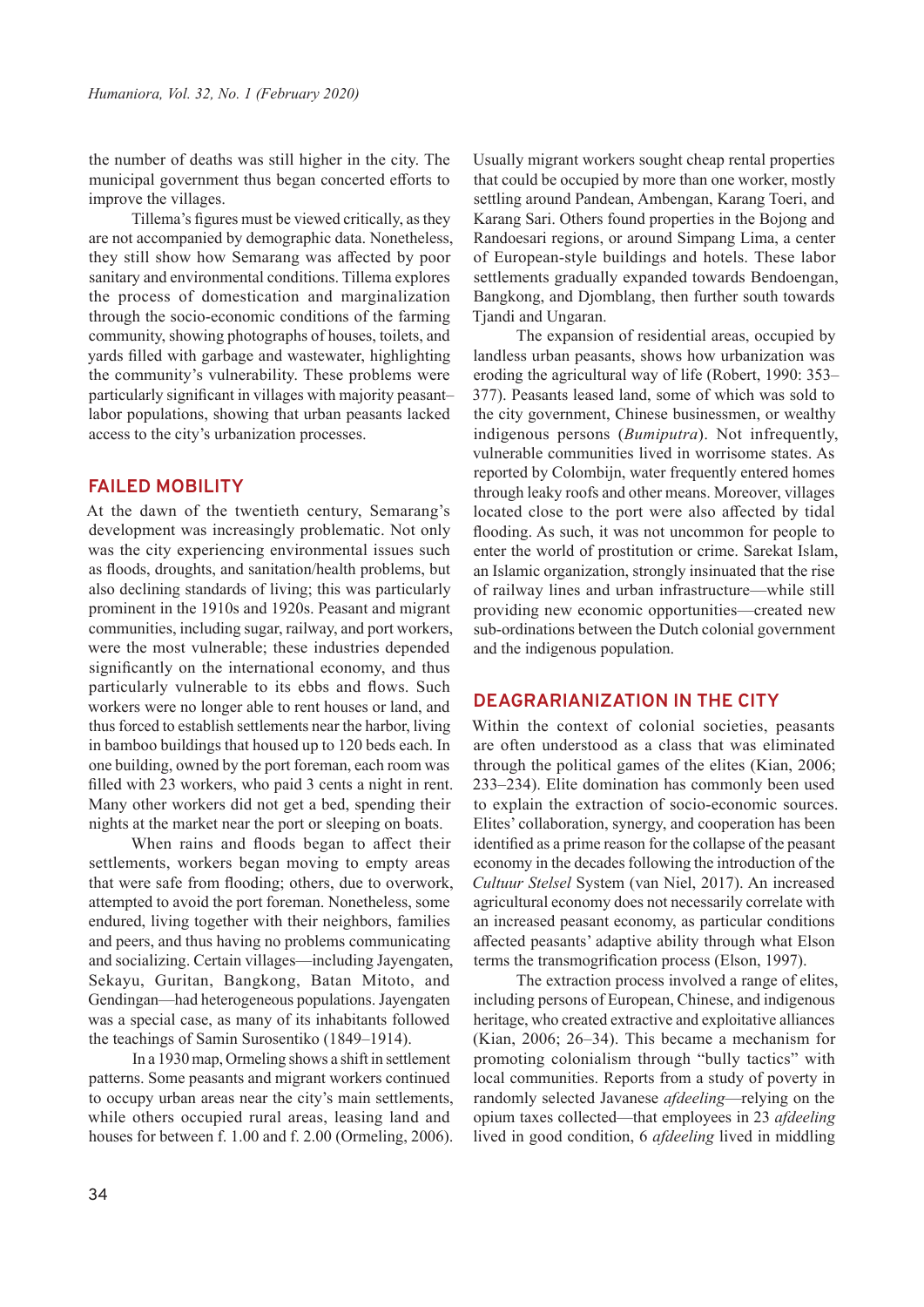conditions, and 4 lived in poor conditions. In his memoir, Pieter Brooshooft's reported that opium had become a major driver of the Semarang economy by 1888, involving large plantations, professional groups, traders, trained workers, and both government and private institutions. Government officials, including assistant *wedana* and police officers, were also involved in the industrialization and trade of opium (Rush, 1990)*.*

There also occurred significant polarization in the use of agricultural land, with a clear distinction between communal land and private land (the latter of which was predominantly controlled by Chinese businessmen, but also involved Dutch and indigenous landowners) (Husken, 1998). Communal lands were spread across the Javanese countryside, blamed for "stopping" the production process and limiting economic productivity. As communal lands broke down, however, villages were conceptualized differently, becoming centers of agricultural commodities and labor (Goh, 1998).

In the early twentieth century, settlements patterns changed significantly, with certain blocks becoming dominated by particular ethnic groups (*Wijken*). The Chinese, Dutch (European), Arabs, Indians, and Javanese established individual enclaves within the city. These villages were closed, with checkpoints at each gate, and were prone to social conflict. However, some villages remained communities of urban peasants, where agricultural activities had been historically important. This was particularly prominent in areas such as Bojong, Mlaten, Kaligawe, and the region near the West and East Flood Canals, where freed slaves had been incorporated into the city community.

The expansion of rice farming in Semarang was very prominent in 1888–1928, especially around the eastern and western flood canals. Sajogyo shows that the rice fields expanded from 183,000 hectares in 1888 to 185,000 hectares. Similarly, in West Semarang, even as rice plantations were converted to sugarcane during the Forced Cultivation period, the total area of rice fields only decreased by 2.46%; fields—especially in the Tjandi area—continued to be used for rice, secondary crops, and fruit plants. Although the growth of rice fields in Semarang between 1888 and 1924 was relatively insignificant compared to Besuki, Rembang and Surabaya, which experienced two- and even threefold growth, there was still an important increase in agricultural yield and product diversity.

As time passed, however, the amount of agricultural land shrank, and peasants began migrating from agricultural to non-agricultural labor. This shift was a complex one, in which the agricultural economy

and its actors were marginalized, and thus the sector began to be abandoned as workers sought to access employment opportunities in the new industrial sector. As such, industrialization contributed significantly to the uprooting of farming communities and the erosion of the agricultural system. As peasants turned to industrial labor and migrants entered the city, various social problems emerged. However, near the western and eastern flood canals, these socio-economic changes came slowly. Peasants continued to carry out agricultural activities, sometimes using a double crop system, into the 1930s (Terra, 1949). In villages unaffected by settlement improvement programs—even those in the middle of the city—traditional patterns survived. A different pattern emerged in villages affected by the village structuring program (such as Karangasem Village), although some productive trees and secondary crops were still preserved.

Semarang's population density increased rapidly as migrants sought to access opportunities in the industrial and manufacturing sector. These migrants came not only from Grobogan, Demak, Pekalongan, Jepara, and Rembang, but also from Ungaran and Ambarawa. Some studies have argued that migration and urbanization intensified in the liberalization era, not only to take advantage of increased demand for labor increased and new industries, but also to avoid the blights, floods, and heatwaves that plagued rural central Java in the nineteenth century. These migrants, however, brought with them new problems. Some were industrial workers, masons, or coolies, but most worked as farm laborers in areas around the flood canals. This was exacerbated by their lack of the technical expertise demanded by the industrial sector.

Also worth noting is the migration of farm laborers to Semarang's outskirts, especially the coffee plantations of Salatiga and Ungaran and the sugar plantations of Weleri, Comal, Tegal, and Batang. Most of these peasants were women and children, who switched from picking rice to growing coffee (look at the photographs in KITLV's "Samarang" Collection; Scholten, 2009). Consequently, farm labor accumulated on the outskirts of the city, especially after urban land prices increased in 1906. According to data from White, between 1905– 1923 migration decreased among men as they became involved in political movements or were captured by the Dutch. As such, by the 1920s women and children needed to financially support their families, either by taking advantage of agricultural opportunities or by making cigarettes/textiles, selling food, or establishing new trade routes.

Women and children peasants who remained in the city were affected by changing city politics, particularly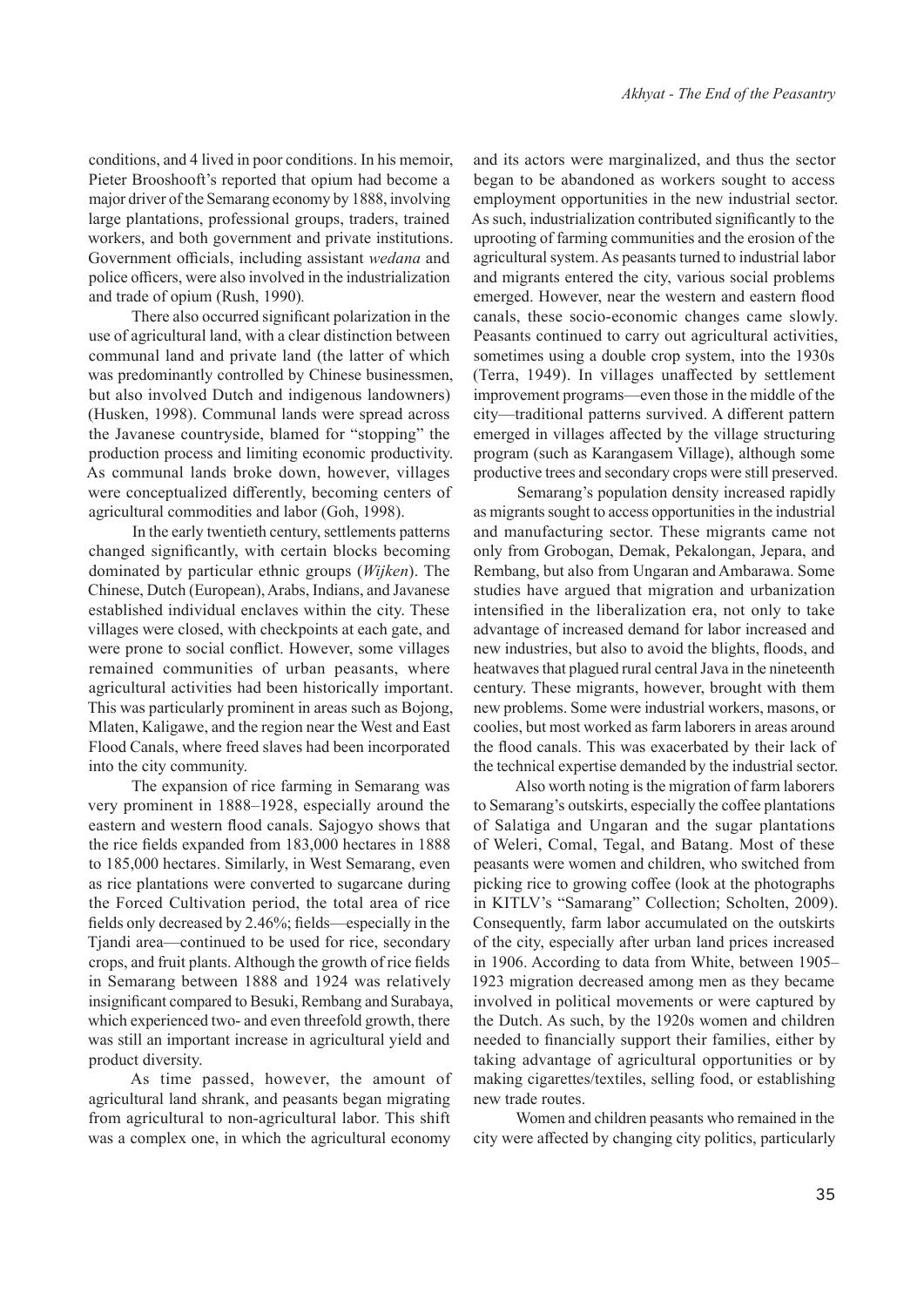Thomas Karsten's attempts at urban planning in the 1920s. Steven criticizes the municipal government's policies as focusing solely on spatial planning, without considering the economic needs of residents. Reduced agricultural land, coupled with limited abilities to enter the industrial sector, led to the separation of nuclear families. At the same time, the rice economy no longer provided peasants with sufficient income, and as such families began planting secondary crops—especially cassava—in dry fields and in their yards.

The integration of migrant peasants into urban communities was a serious problem faced by urban peasants. Disputes expanded into political issues, ultimately resulting in resistance to municipal policies. The areas near the flood canals were particularly prone to social conflict, as were Mlaten and Bojong after the municipal government (under Thomas Karsten) began its urban housing projects. These problems were exacerbated by increased demand for housing.

As a result of the transition from compulsory labor to free labor in 1893, villages no longer had the right to regulate sugar plantations and factories. Consequently, villages needed to reach out to private entrepreneurs to manage labor. Many workers, seeking to access increased economic opportunities, entered contracts with multiple entrepreneurs at the same time. This dishonesty was problematic for village heads and entrepreneurs, and even the possibility of sanctions did not change peasants' labor patterns. Through 1906, many peasant-laborers between 1 and 3%, according to Burger—were bound by contracts and received money, but did not follow the terms of their contracts. Companies thus were very careful in choosing potential workers, recognizing the maladministrative practices of peasants, local authorities, and labor agent groups.

## **SPATIAL MODERNIZATION AND THE END OF PEASANTRY**

The opening of several Chinese companies and shipping lines in 1862, made possible by the Dutch Trade Act of 1855, stimulated the creation of urban economic centers in Semarang. Some companies, owned by such significant economic actors as Liem Kiem Lim and Oei Tiong Ham, held a monopoly on the opium trade in Semarang, Surakarta, Yogyakarta, and Surabaya. As railroads linked the cities along the north Javan coast, new urban planning policies were developed, placing cities as centers of governmental, economic, cultural, and artistic activities. Many have argued that the model of urban spatial planning used in north coast of Java

was inexorably linked to the Daendels Road, which had facilitated transportation and thereby promoted economic growth in the region. Photographs from the 1920s show that peasants had begun establishing roadside stalls to sell their agricultural products, responding to the growth of industry and cities.

Semarang's geographical conditions and inadequate sanitation contributed to its problems. Tillema, for example, reported numerous cases of malaria, cholera, and typhus in Bojong and Bandungan (Tillema, 1916). Similarly, Mrazek reports that, after the completion of the Daendles Road, incidents of miscarriage and infant mortality increased. Consequently, families chose to migrate, either to the city outskirts or outside of Java. Peasants thus migrated in order to escape an agricultural economic system that was full of disease and environmental risks.

In June 1864, Governor General L.A.J. W. Baron Sloet van Beele began building Java's first railway line. Linking Semarang and Tanggoeng, it began operations on August 10, 1887, under the Netherlands Indies Railway Company (NIS). In 1913, after it proved unprofitable, the line was sold to the Netherlands Indies Railway and Tram Company (SS). Several companies also bid for concessions to construct a railway line. The Semarang– Joana Railway Company, for example, completed a line from Semarang to Juana, a small town near Rembang, Central Java, in 1881. SS, meanwhile, constructed lines to the cities of Surakarta (1884) and Cilacap (1888); by 1894, Batavia and Surabaya had been connected by rail.

In understanding the rise of the railways in Java, however, it is important to note that infrastructure development was intended to access the market potential of Java's agricultural sector. Expecting to receive a significant return on its investment, the Dutch colonial government spent *f*. 11,919,600 developing infrastructure. Of this, *f.* 8,704,080 was spent on planning, *f.* 3,215,520 was spent laying lines, *f.* 2,000,000 was spent on carriages, and *f.* 1,000,000 was spent on houses.

By 1888, eight main lines were operating trains, connecting fifteen major cities. These were expected to not only facilitate transportation, but also promote socioeconomic and even political mobilization. Two railroad companies were connecting Semarang with other major cities, enabling the transportation of agricultural products and providing important supplies to sugar cane, tobacco, and rubber plantations. For example, the Semarang-Cirebon Railway Company established partnerships with 27 companies along Java's north coast, with tracks reaching more than 1,000 small mills. Most of these were operated by Chinese businessmen, though some members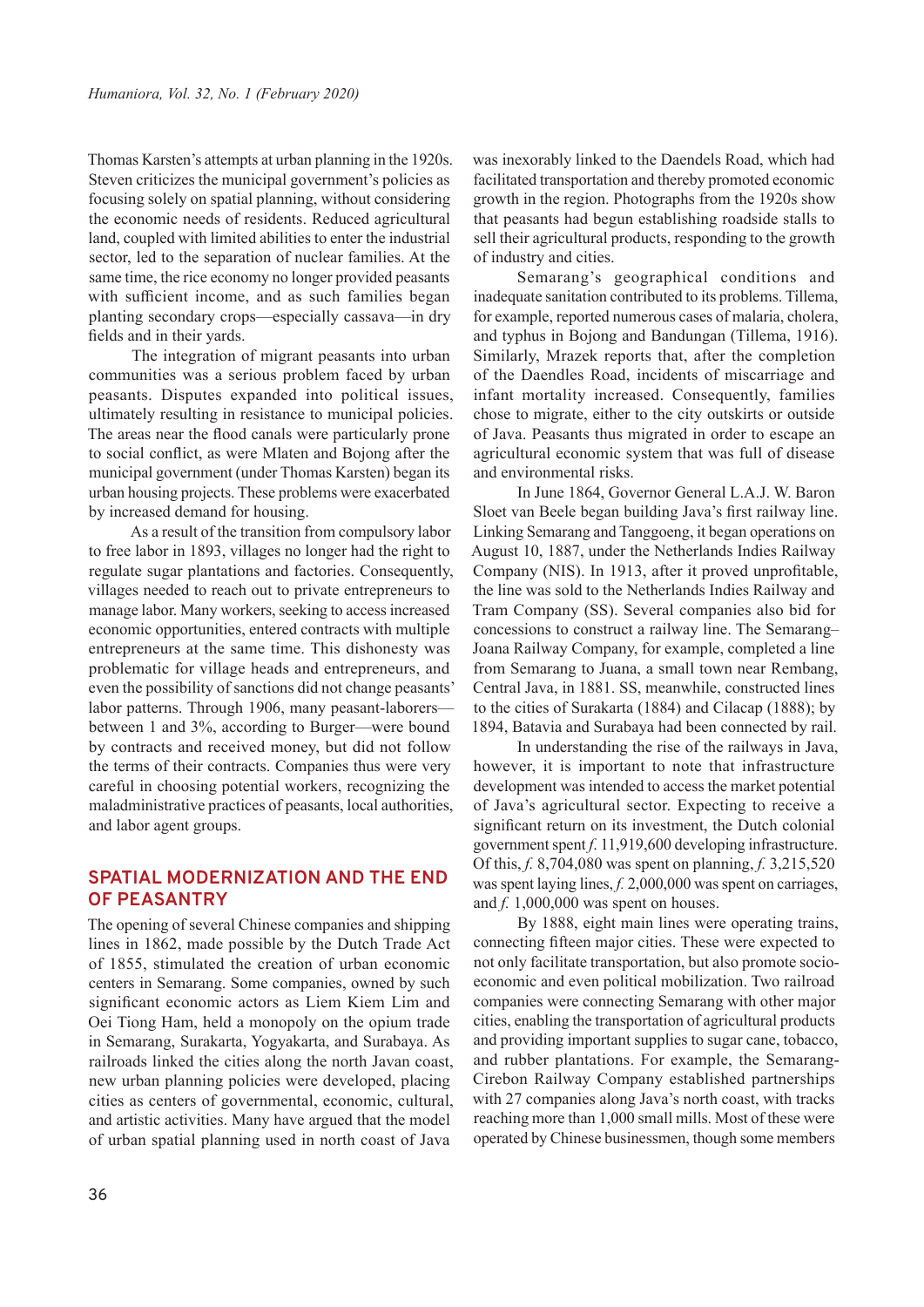of the Javanese community were also involved. Even as the railways supported socio-economic relations, and ultimately strong political bonds, however, they also provided peasants with the opportunity to abandon the agricultural and enter industry (Stevens, 1986). Labor absorption within the industrial sector increased through the 1920s, as reflected in various reports on land that was abandoned by its previous inhabitants (Karsten, 1935).

As such, Semarang was facing an increasingly complicated developmental situation. Not only was it dealing with environmental issues, including floods and droughts, but also urban sanitation and health. Between the 1910s and 1930s, quality of life decreased in Semarang City, and as a result many peasants either entered the formal workforce or returned to their areas of origin. Some remained in Semarang, citing the cost of transportation. While these peasants attempted to remain involved in the agricultural sector, they also demanded improved living standards, creating resistance.

 Owing to the municipal government's limited ability to manage land, the population of Semarang quickly outpaced the available land (Colombijn, 1990). Migration continued, creating new communities; in 1930, for instance, Semarang was home to a reported 71,937 migrants. Although these migrants had traveled to Semarang for various reasons, most sought employment in the industrial and service sectors. Over time, these migrants occupied much of the arable land in the city, which had been irrigated through the flood canals.

Both migrants and city residents became increasingly reliant on industrial and service sectors, as they had limited capacity to control or own land. Most land was owned by the ethnic Chinese, even though they represented only 12% of the city's population (in 1920). Little land was available for migrants to become involved in agrarian activities. This was exacerbated by the closure of coffee plantations in 1915, which resulted in more coffee workers entering the city's labor force, as well as by the economic turmoil of the Great Depression.

## **CONCLUSION**

To conclude, the full implications of this study cannot be fully formulated, as many aspects remain that could add further depth. For now, we may tentatively conclude that several factors contributed to the stagnation and decline of the urban farming community. These factors were not solely economic; they also included land loss and collaborations between village leaders and entrepreneurs that closed peasants' access to agricultural opportunities. Consequently, peasants had no choice but to find alternative sources of income. They did not simply migrate; they converted their labor into new forms. However, throughout the early 20th century they remained vulnerable as they needed to deal with the rising cost of basic necessities.

Being a subsistence community means when access to the domestic economy loses its ability to preserve local economic resources. Conversion into labor then becomes rational that offers many interests and access, but they still living in limited and subordinated structure.

The complexity of the life of the urban peasant community in Semarang has been lost in the study of urban history and agrarian history. Even more ironic, the existence of the peasant community as a city socioeconomic entity has never been seen as a part of the city's social life. This paper is expected to fill the gap both in agrarian as well as urban historiographies.

### **ACKNOWLEDGEMENT**

I owe my gratitude to Prof. Dr. Bambang Purwanto, M.A. who initiated and shared with me an interest in the urban agrarian history during colonial Java. I am grateful also to Prof Freek Colombijn, who read the draft and encouraged me to improve the quality of analysis.

#### **REFERENCES**

- Algemeen Secretarie (1880). *Eindresume, Onderzoek naar de Rechten van den Inlander op den Grond op Java en Madoera.* Batavia: Ernst & Co.
- Anonymous (1914). *Gemeente Blad, 8*(6). Semarang: Gemeente Semarang.
- Anonymous (1938). *Atlas van Tropisch Nederlan*d. The Hague: Martinus Nijhoff.
- Boomgaard, P. (1989). *Children of Colonial State: Population Growth and Economic Development in Java, 1795–1880*. Amsterdam: Free University Press.
- Boomgaard, P., and van Zanden, J.L. (eds.) (1990). *Changing Economy in Indonesia, vol. 10 (Food Crops and Arable Lands, Java 1815–1942).* Amsterdam: Royal Tropical Institute.
- Bosnak, J.E., and Koot, F. X. (2013). *Op Reis Met Een Javaanse Edelmen: Een Levendig Portret van Koloniaal Java in De Negentiende Eeuw (1860– 1875)*. Zutphen: Walburg Pers.
- Cobban, J.L. (1974). Uncontrolled Urban Settlement: The Kampong Question in Semarang, 1905–1940. *Bijdragen Tot de Taal\_,Land\_en Volkenkunde*, *130*. The Hague: Martinus Nijhoff.
- Cobban, J.L. (1988). Kampungs and Conflict in Colonial Semarang. *JSEAS*, *XIX*(2).